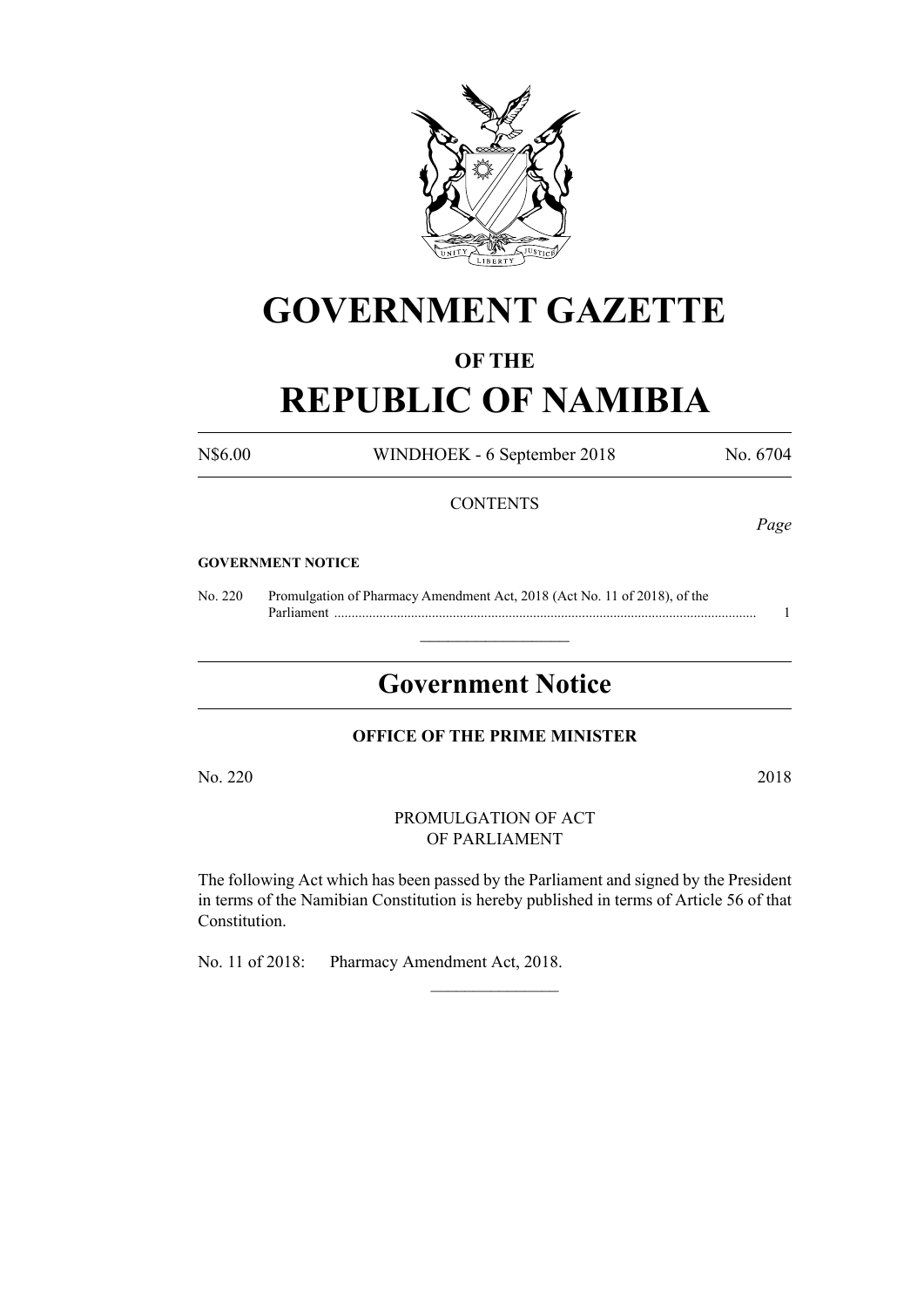| <b>Act No. 11, 2018</b> |                   | PHARMACY AMENDMENT ACT, 2018                                                          |
|-------------------------|-------------------|---------------------------------------------------------------------------------------|
|                         | EXPLANATORY NOTE: |                                                                                       |
|                         |                   | Words underlined with a solid line indicate insertions in<br>existing provisions.     |
|                         |                   | Words in bold type in square brackets indicate omissions<br>from existing provisions. |
|                         |                   |                                                                                       |

### **ACT**

#### **To amend the PharmacyAct, 2004, so asto make provision for the appointment of members ofthe Pharmacy Council; and to provide for incidental matters.**

#### *(Signed by the President on 20 August 2018)*

**BE IT ENACTED** as passed by the Parliament, and assented to by the President, of the Republic of Namibia, as follows:

#### **Amendment of section 1 of Act No. 9 of 2004**

**1.** Section 1 of the Pharmacy Act, 2004 (hereafter referred to as the "Principal Act") is amended by the substitution for the definition of "member of the Council" of the following definition -

" "member of the Council" means a member of the Council appointed **[, designated or elected, as the case may be,]** in terms of section 7;".

#### **Substitution of section 7 of Act No. 9 of 2004**

**2.** The following section is substituted for section 7 of the Principal Act -

#### **"Composition of Council**

**7.** (1) The Council consists of the following members appointed by the Minister -

- (a) one person, nominated by the Vice-Chancellor of the University of Namibia, who is a registered person involved in the tuition, education or training of persons to qualify, on the completion of the tuition, education or training, for registration in terms of this Act;
- (b) a legal practitioner nominated by the Council of the Law Society referred to in section 45 of the Legal Practitioners Act, 1995 (Act No. 15 of 1995);
- (c) as an *ex officio* member, the Registrar of Medicines appointed in terms of the Medicines and Related Substances Control Act, 2003 (Act No.13 of 2003);
- (d) a person who is not a registered person; and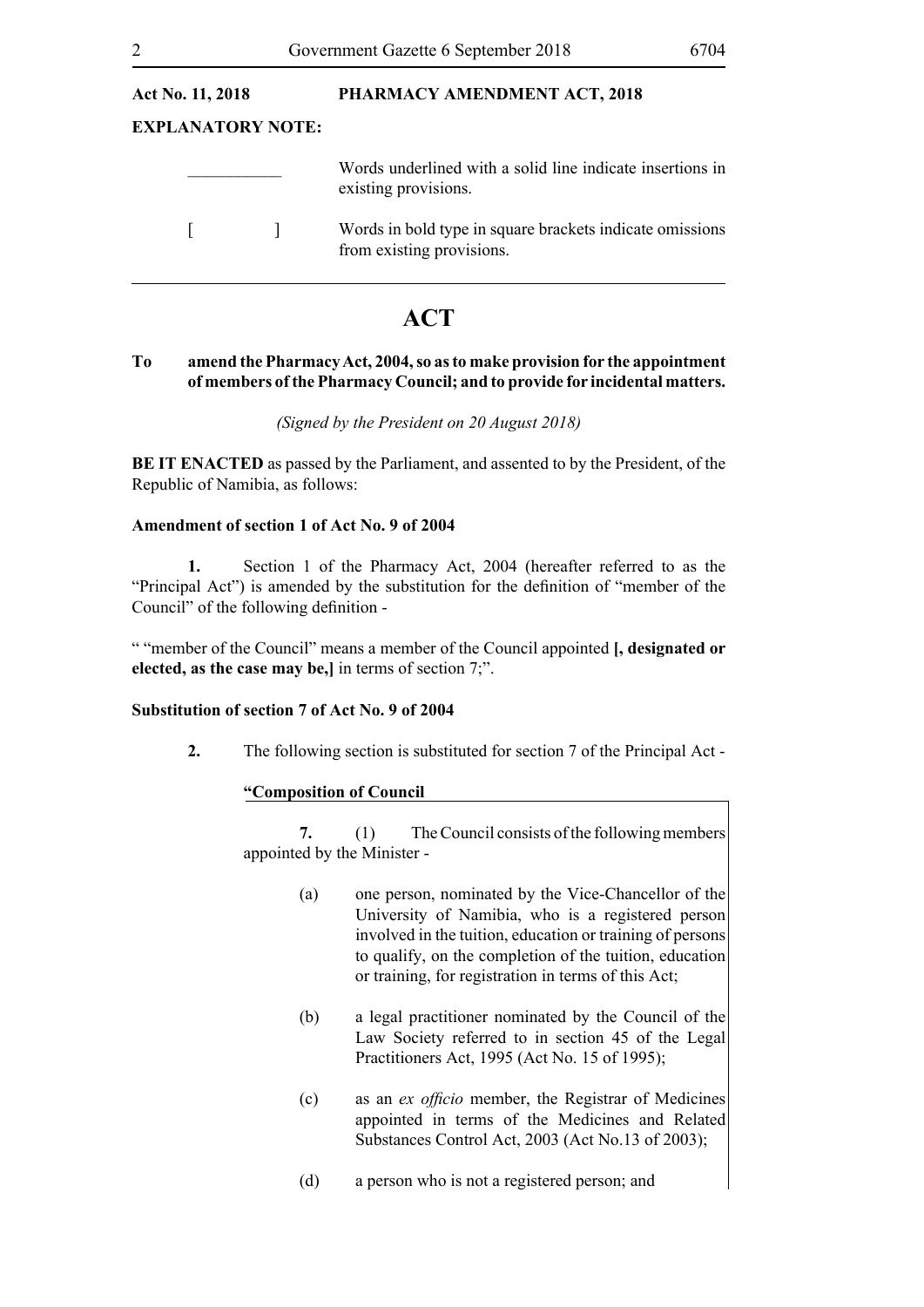#### **Act No. 11, 2018 PHARMACY AMENDMENT ACT, 2018**

(e) four persons, who are registered as pharmacists, nominated by the associations, societies or unions representing the interests of their profession.

(2) Persons to be appointed as members of the Council in terms of subsection (1) must have the necessary knowledge and expertise relating to the functions of the Council.

(3) In appointing the members of the Council in terms of subsection (1) the Minister must ensure, in so far as is practicably possible, that the membership of the Council, achieves -

- (a) gender representation; and
- (b) regional representation.

(4) For the purpose of appointing the persons referred to in subsection  $(1)(a)$ ,  $(b)$  and  $(e)$ , the Minister must in writing request the institutions referred to in that subsection to nominate within the period specified by the Minister the persons required to be nominated in terms of that subsection.

(5) If, in terms of subsection (4), no nominations are made the Minister may, having regard to the provisions of this section, appoint any suitable person to be a member of the Council and a person appointed under this subsection holds office as if he or she was nominated in accordance with that subsection.

(6) The Minister must, as soon as possible after the appointment of all members of the Council in terms of subsection (1), notify in the *Gazette* -

- (a) the name of every person appointed as a member of the Council;
- (b) the period for which the appointment is made; and
- (c) the date from which the appointment takes effect.

(7) Despite subsection (6), a failure to notify the names of members of the Council in terms of that subsection does not invalidate any action or decision taken by the Council.

(8) A member of the Council holds office for a period of five years and is eligible for re-appointment or re-nomination, as a member at the expiration of that period.

(9) The Minister may by notice in the *Gazette* extend the term of office of a member of the Council.

(10) Before assuming office, a member of the Council must subscribe to the following oath or solemn affirmation before the Minister -